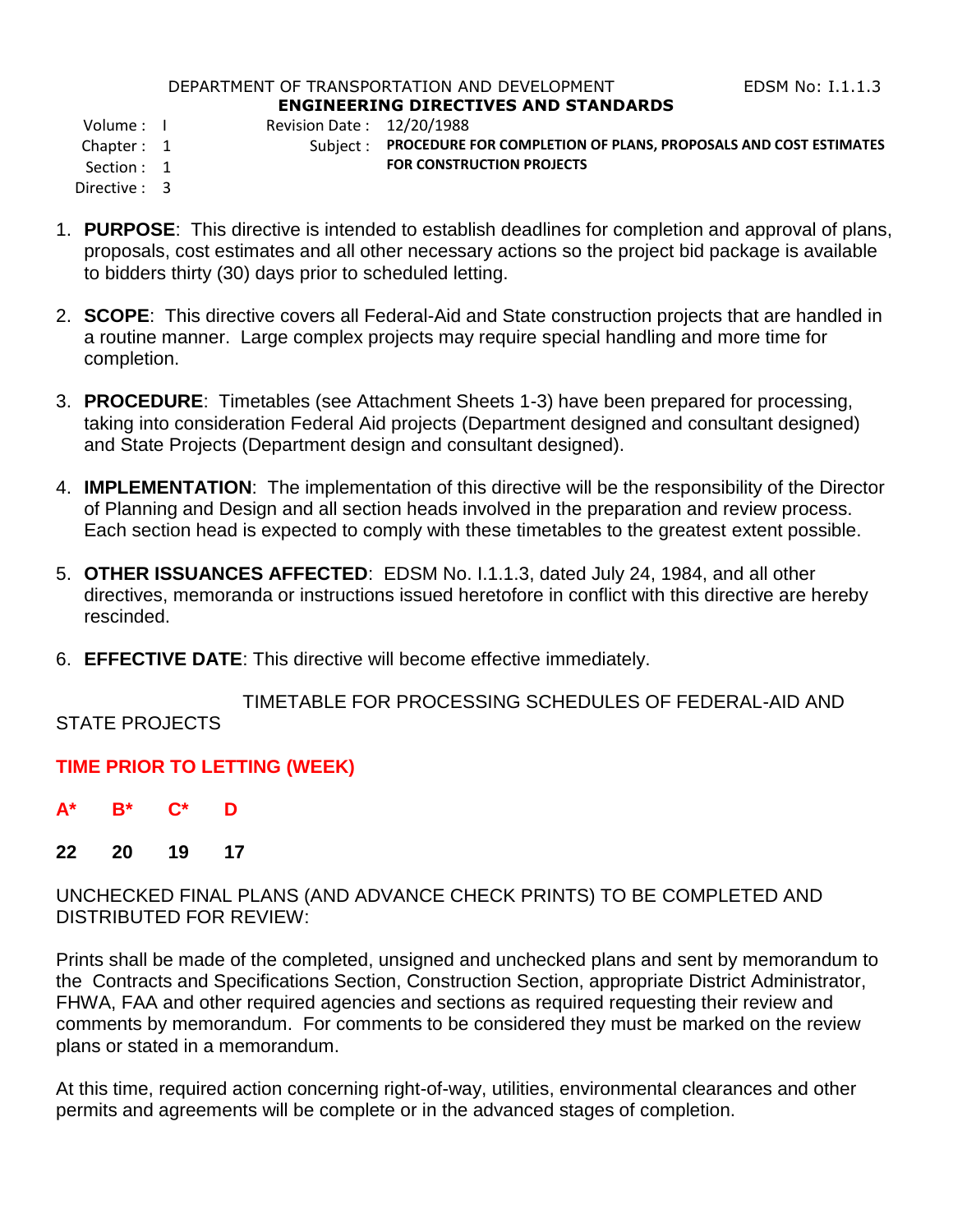#### **18 16 15 13**

PLAN REVIEW TO BE COMPLETED AND COMMENTS SENT TO DESIGN:

Plan review comments shall be evaluated and plans finalized.

## **TIME PRIOR TO LETTING (WEEK)**

| $A^*$ | B* | ∼∗ | D* |
|-------|----|----|----|
|       |    |    |    |

**14 14 11 11**

FINAL PLANS TO BE SENT TO CONTRACTS AND SPECIFICATIONS SECTION:

Final plans shall be transmitted by memorandum to the Contracts and Specifications Section for proposal and advance notice preparation.

**11 11 8 8**

PROPOSAL COMPLETED AND DISTRIBUTED FOR REVIEW.

The completed proposal shall be sent to Design Section, Construction Section, appropriate District Administrator, FHWA, FAA and other required agencies and sections by memorandum as required, requesting their review and comments in writing within two weeks.

After the deadline has passed for receipt of comments, final plans and construction estimates will receive required signatures and stamps including Chief Engineer's approval.

#### **9 9 8 8**

PLANS AND ESTIMATE APPROVED BY CHIEF ENGINEER; PROPOSAL REVIEW COMPLETED; P.S. AND E. PACKAGE SUBMITTED TO PROPER FEDERAL AGENCY AS REQUIRED.

At this point, plans and estimates have been signed by the Chief Engineer and original plans have been transmitted to General Files.

All requirements concerning right-of-way, utilities, environmental clearances and other permits and agreements have been completed.

## **TIME PRIOR TO LETTING (WEEK)**

| $A^*$ | $B^*$ | $\mathbf{C}^*$ | D* |
|-------|-------|----------------|----|
| 9     | 9     | 8              | 8  |